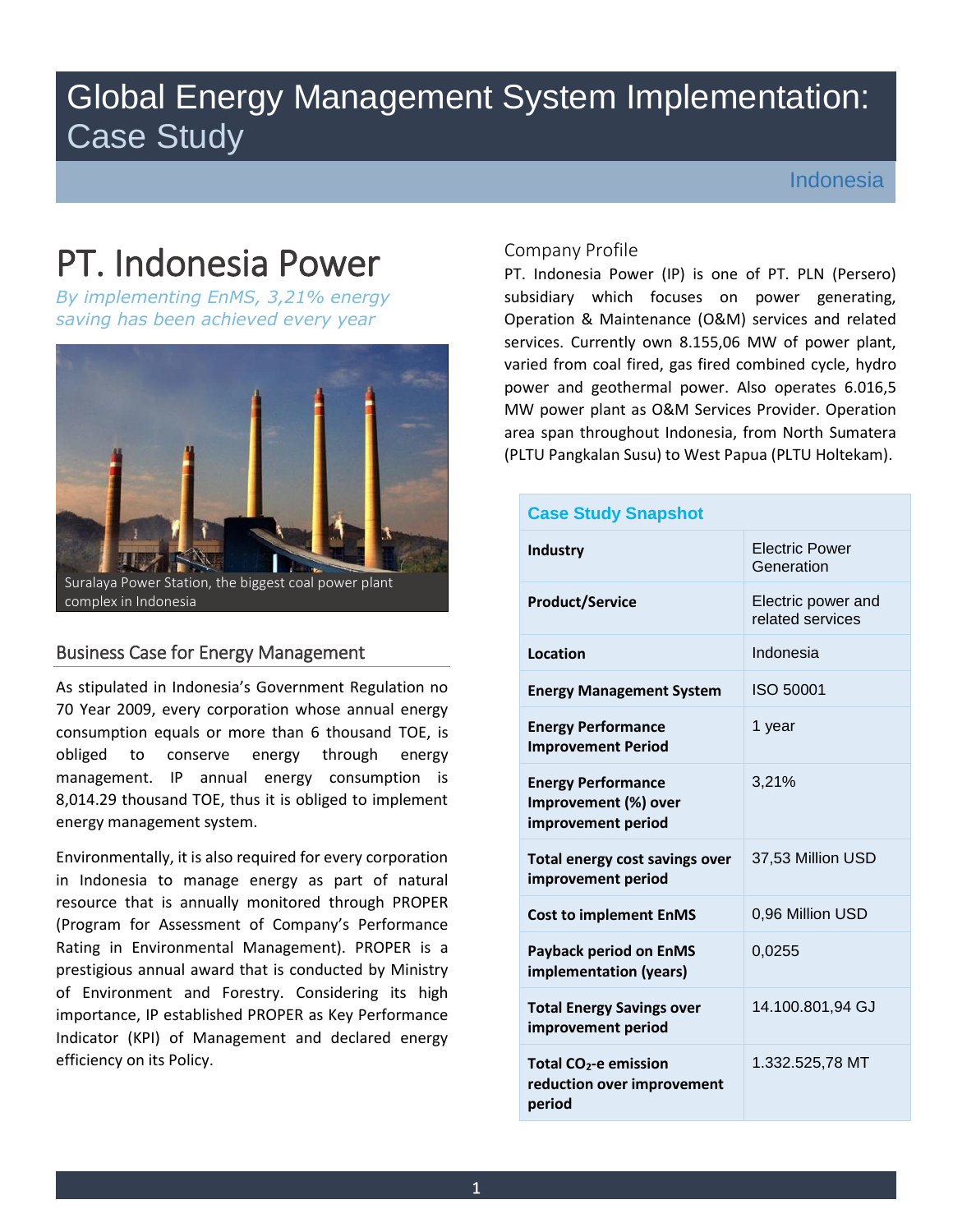IP currently is the largest power producer in Java Bali System with 8.230 MW installed capacity, as well as O&M Services Provider with 6.016,5 MW managed capacity in 18 power plants.

With tough competitive atmosphere, IP struggle to maintain market share in Java-Bali Electricity System and O&M Services Market. One key factor to win the market is competitive electricity price, could be approached with fuel price reduction, fuel consumption reduction and O&M Cost reduction.

To be ahead in the competition, IP established several initiatives, one of them fuel consumption reduction through Energy Management System.

*"Clean And No Leakage has been our drive in electric power generation business. In this tough competition, Energy Management System through 5E program enables us to be more competitive and ultimately secure our business sustainability"* —Eri Prabowo, Operation-1 Director

# Business Benefit Achieved

PT. Indonesia Power (IP) is one of PT. PLN (Persero) which successfully implemented Energy Management System (EnMS) ISO 50001. As the largerst electric power producer in Indonesia IP must set a benchmark company for EnMS implementation.

EnMS implementation has been used as one approach by IP to achieve its Net Plant Heat Rate Key Performance Indicator. Another upcoming Key Performance Indicator is Performance Based Regulation (PBR) which will determine the energy saving and ultimately electric energy subsidies from the government of Indonesia.

IP's specific approach in implementing EnMS is by utilizing a method called 5E (Enhancing and Embedding Energy Efficiency Excellence). The emphasis of 5E approach beside improving power plant efficiency is nurturing the energy saving culture and energy saving

program ownership throughout every level of IP employee.

By implementing EnMS through 5E, IP's has reduced its energy consumption by improving 3,21% power plant heat rate through execution energy saving ideas.

Financially, the improvement gained from EnMS has reduced IP's energy cost as much as 37,53 Million USD per year.

Implementation of EnMS has also risen employee awareness on energy and encouraged employee to innovate not only in the scope of Significant Energy Uses (SEU) but also in the larger production system. For example, innovation on condition based soot blowing has been successfully reduced flue gas temperature, increase main steam flow and increase production simultaneously.

### EnMS Development and Implementation

#### Policy

The first significant energy efficiency initiatives in IP is launched in 2010 when company initiated the Efficiency Management framework in all IP's power plant. The efficiency management framework is a solid background for succesful EnMS implementation. To perfect the EnMS, IP then implement 5E to complement the well established Efficiency Management framework.

Realizing further energy saving could be achieved, in 2016 IP started to implement EnMS based on ISO 50001. By the time IP already have 10 certified energy auditor and 15 energy manager for all power plant sites.

Currently energy audit is conducted by internal energy auditor and external energy auditor as complement. EnMS is now become Management Policy as well as Sustainability Policy.

Following the policy, Energy Management Team [\(Figure](#page-2-0)  [1\)](#page-2-0) was then formulated; serial trainings and awareness are launched both in executive and working level.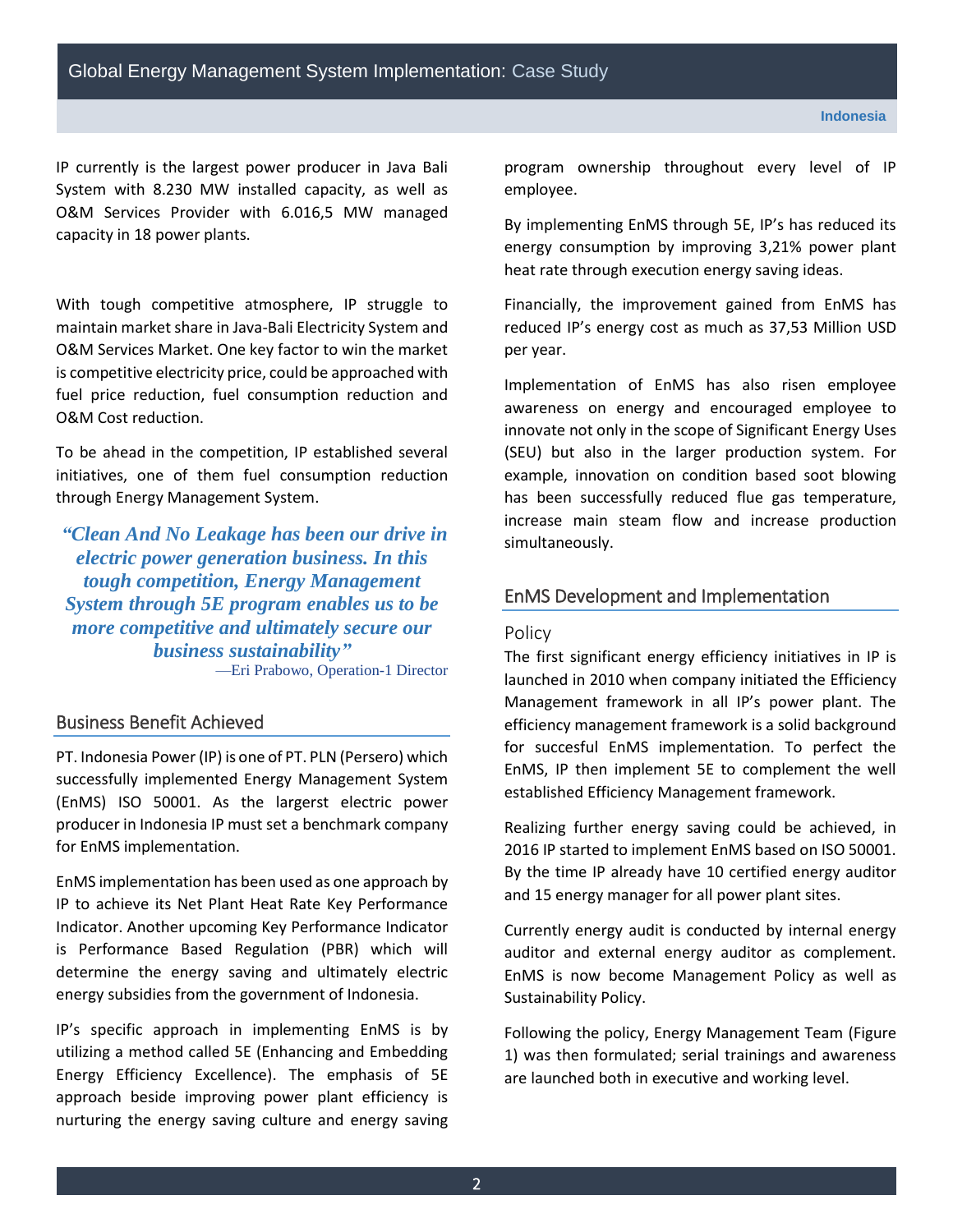Top Management appointed a Certified Energy Manager to manage energy and implementation of EnMS in IP's power plants. Energy Manager is supported by Operation, Maintenance and Engineering Manager. In each site Management Representative(s) is appointed. The Energy Management Team involves personnel crossdepartmentally to ensure the expertise required is covered and well represented.



<span id="page-2-0"></span>*Figure 1 Energy Management Team*

#### Plan

Prior to set energy objective, target and program, energy review was conducted to identify energy consumption & use, significant energy use, energy saving potential etc.

The energy review was also taking into account the energy audit done by internal energy auditors and Certified Energy Service Company.

The review covered also energy related regulation and standard applied to IP.

IP like any other electric power generation companies, is an energy intensive company with annual energy consumption of 8,014.29 thousands TOE per year. This energy is used for energy conversion and auxillary for power generation process and operation & maintenance process from varied source, from coal, gas, fuel oil and electric power [\(Figure 2\)](#page-2-1). From energy review, it is understand that coal power plant used the most energy and thus coal consumption is SEU in coal power plant with 97.88% energy consumption [\(Figure 3\)](#page-2-2).

#### Do

Energy action program is then created to mainly improve energy performance of energy conversion in the coal power plant, such as turbine and boiler.

Since turbine and boiler is a complex equipment and the performance change in one component will affect other component performance, the process in formulating efficiency improvement idea shall be done with systematic process. The formulation process started from data collection to real time monitoring in Energy Efficiency War Room. In this framework, data is validated from the collection process to ensure the idea generated from valid data thus would result as expected.



<span id="page-2-1"></span>



<span id="page-2-2"></span>*Figure 3 Energy Consumption in Coal Power Plant*

Then energy saving idea generated from collaborative process through idea generation workshop. During this process idea is refined, prioritized and syndicated through Idea Charter. Then the result of idea execution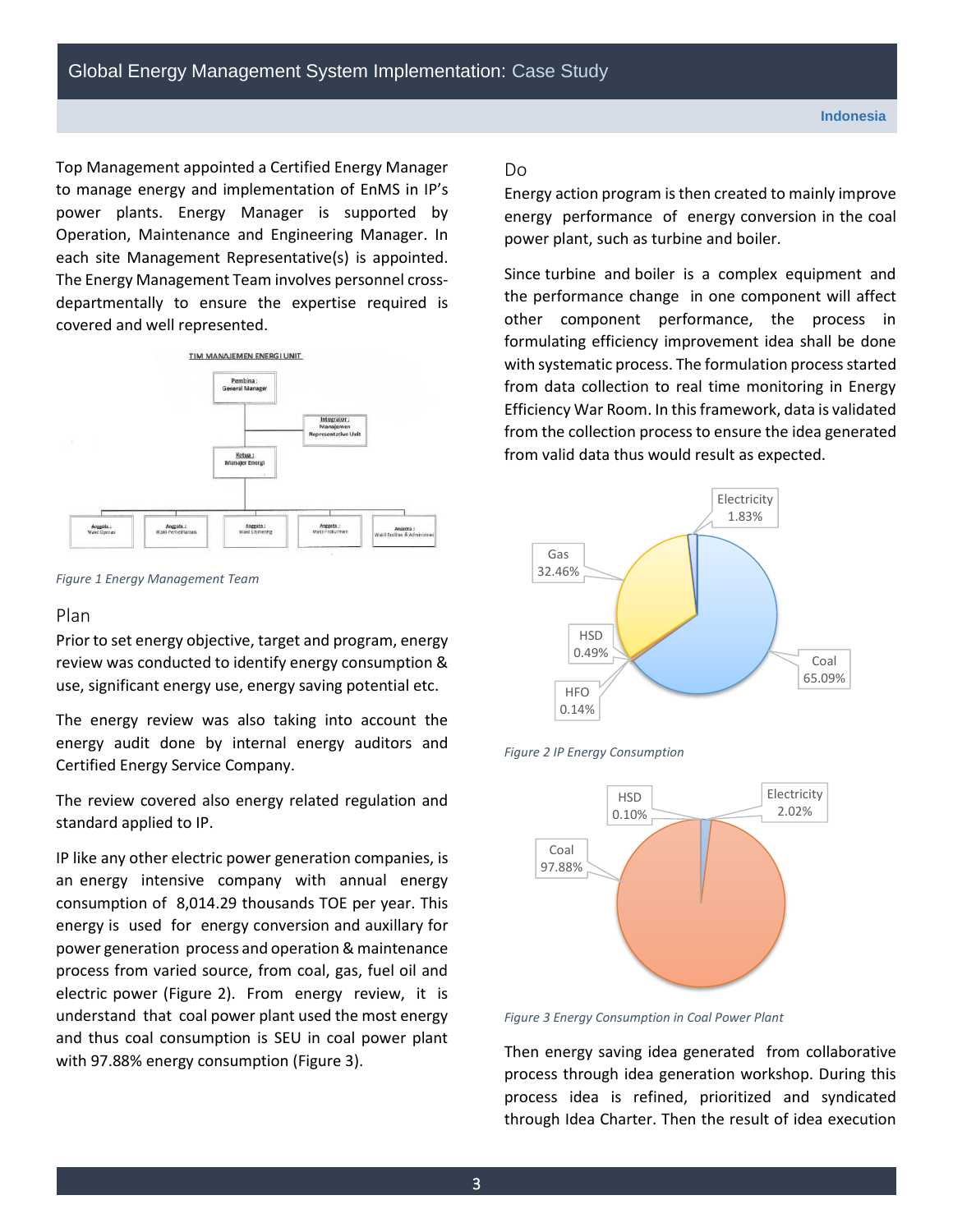is monitored in real time in the Energy Efficiency War Room. The whole process resulted both in energy efficiency improvement and personnel awareness, since the process is done collaboratively. This one one advantage of our implementation method [\(Figure 4\)](#page-3-0).

#### Check

To ensure all process described i[n Figure 4,](#page-3-0) IP established systematic business process that will ensure all issues regarding energy efficiency addressed and processed. This process is also integrating real time plant operation, plant performance evaluation to execution and evaluation [\(Figure 5\)](#page-3-1). This business process covers issues in plant modification and operating procedures as well.



<span id="page-3-0"></span>*Figure 4 Scope and step of Energy Management System implementation*

To ensure the achievement and acculturalization both of the program execution and Efficiency Management System, meetings are established periodically, i.e. daily meeting, weekly meeting and monthly meeting. Daily meeting is very necessary at the time of initial set-up, used for coordinating the daily activities of the internal team unit and the central team. If this efficiency program has been running well, the daily meeting is conditional to intensify ideas discussion that will or being implemented.

Participants of the daily meeting are internal Team, Head Office Team, internal expert and external expert. The weekly meeting discusses the data Monday to Sunday last week, as well as discussion of the progress of current and new corrective action and efficiency improvement. The participant of weekly meeting are operator, maintenance technician, engineering and laboratory technician.

Monthly meeting is a management meeting, where presented the progress of the program implementation, as well as the impact achieved. The participant of the monthly meeting are General Manager and Managers.

To fulfill competence of personnel, IP identifies training matrix which covers management and personnel driver to SEU. Both energy manager and energy auditor are Certified Energy Manager and Certified Energy Auditor issued by the National Profession Certificate Body.

Regular coaching to power plant personnel is conducted regularly to ensure thorough understanding and awareness.



<span id="page-3-1"></span>*Figure 5 Efficiency Management workflow*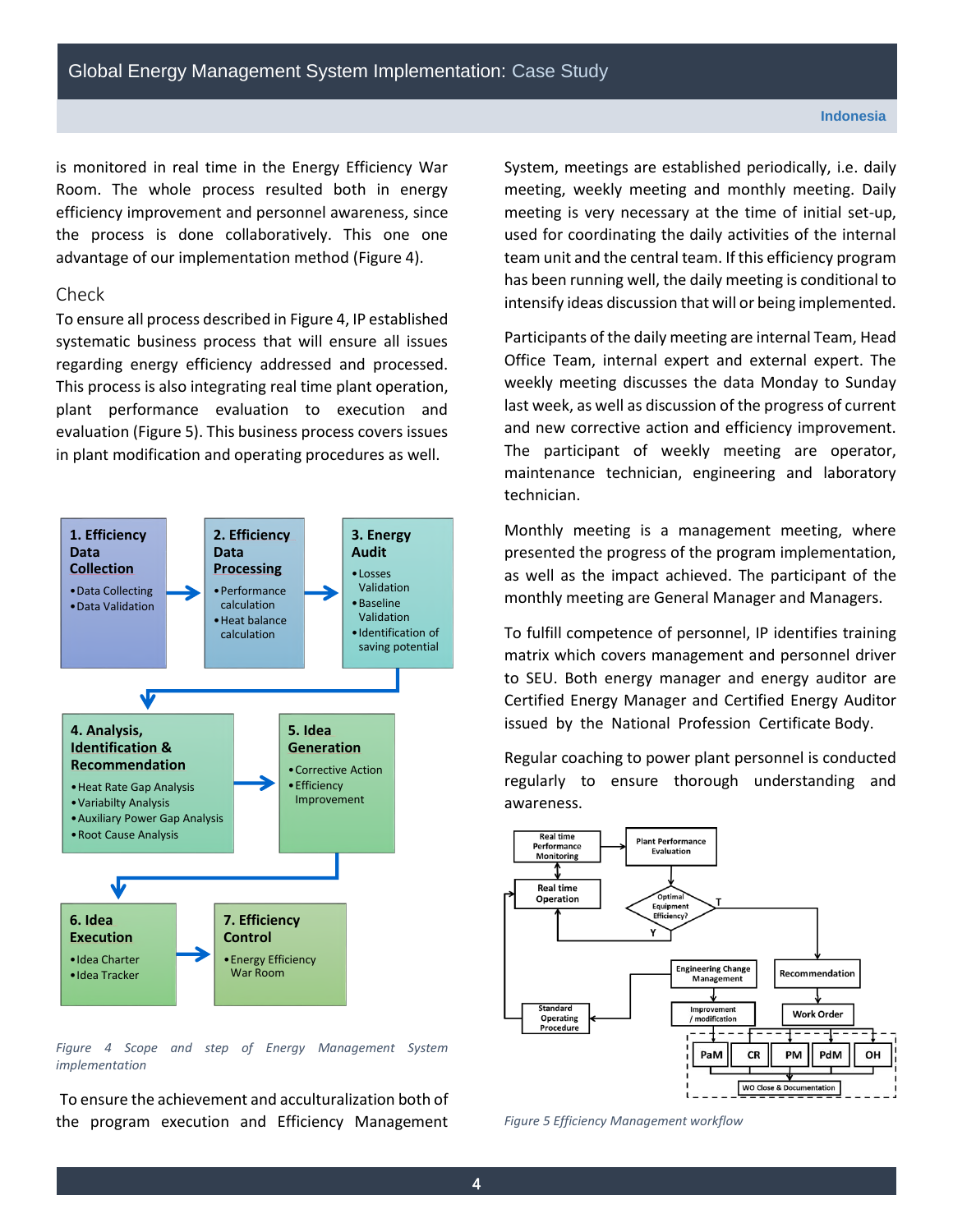Awareness of employee on energy is risen through serial coaching, broadcasts and training in parallel with Green Power Plant Program.



*Figure 6 Energy Efficiency Coaching*

#### Action

After executing all frameworks from data collection, data processing, analysis & identification, recommendation, execution and evaluation, two main results obtained, i.e. the waterfall diagram and program execution. From the waterfall diagram example from one of coal fired power plant as shown in [Figure 7,](#page-4-0) the losses could be determined from the red sections, which indicated the performance gap from the baseline and actual.



<span id="page-4-0"></span>*Figure 7 Example of waterfall diagram from coal fired power plant*

The next task is to determine action to solve the losses. For this IP has developed several tools to help the efficiency engineer determine corrective action. The tools used e.g : tool for calculating performance using Microsoft Excel equipped with steam property

calculation add-in, heat rate root cause diagram and corrective action identification guideline. To ensure correct implementation, IP's thermal efficiency specialist developed detailed Energy Efficiency Enhancement Guideline Book. The guideline now is used widely throughtout the company.

Recommended action then combined with heat rate conversion to have program and heat rate contribution tracking. The example of corrective action and efficiency improvement recommendation on coal-fired power plant in heat rate contribution (in kCal/kWh) shown in [Table 1.](#page-4-1)

These corrective action and efficiency improvement recommendation periodically monitored in several meetings in the power plant. The monitoring process is one of the crucial process to ensure the success of the Efficiency Management System.

The total saving from idea execution in coal power plant approximately 37,53 Million USD per year (as per 2016) and contribute to 3,21% plant heat rate saving [\(Table 2\)](#page-5-0).

<span id="page-4-1"></span>

| Table 1 Example of corrective action and efficiency improvement |  |
|-----------------------------------------------------------------|--|
| recommendation on coal-fired power plant #1                     |  |

| Corrective action and efficiency improvement               | Saving     |
|------------------------------------------------------------|------------|
| recommendation                                             | (kCal/kWh) |
| Operations on the main rated steam pressure 169 kg / cm2   | 3.817      |
| Operation at rated steam pressure around 169 kg / cm2      | 8.025      |
| Combustion optimization to reduce the temperature of flue  | 8.512      |
| gas output and minimize water spray to eliminate losses    |            |
| DERH (A / F ratio, mill outlet temp., CAD / HAD setting)   |            |
| Combustion Optimization to lower the output temperature    | 11.177     |
| of flue gas and water spray to minimize losses DERH (A / F |            |
| ratio, mill outlet temp., CAD / HAD setting)               |            |
| Repair coal fineness through the better operation of       | 19.860     |
| classifiers / dampers                                      |            |
| Changing the primary source of supply of steam towards     | 42.39      |
| BFPT originally from Aux. Steam Extraction Steam Header    |            |
| changed to #4 on partial load (Unit 1)                     |            |
| To control the operation of the main steam pressure based  | 26.94      |
| design (16.7 MPa)                                          |            |
| Control the operation of the main steam temperature        | 15.84      |
| based design (540 C)                                       |            |
| Control operation based on the design of hot reheat        | 15.17      |
| temperature (540 C)                                        |            |
| Optimizing the operation of tilting burner                 | 13.42      |
| Looking for the operation of air fuel ratio for optimal    | 13.42      |
| combustion in the boiler                                   |            |
| Optimizing soot blowing operations to lower the flue gas   | 3.95       |
| temperature of 154oC to 150oC                              |            |